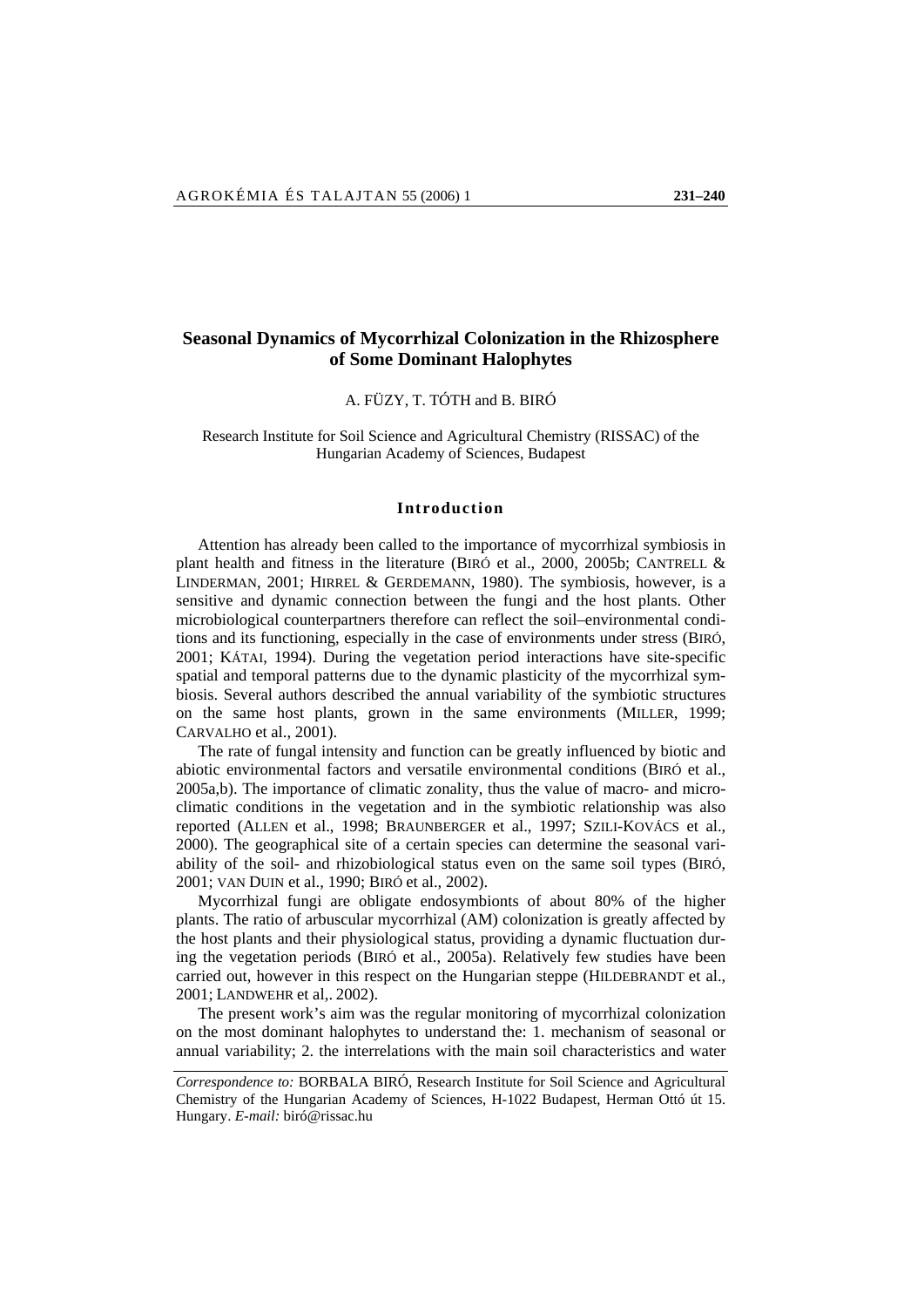fluctuations; 3. the role of zonality in the species-specific characteristics between the macro- and the microsymbionts; and 4. the site-climatic differences at two selected saline sites in Hungary.

# **Materials and Methods**

# *Site description and sampling procedures*

Soil and root samples were collected from the rhizosphere of the most typical halophytes, such as the *Plantago maritima, Aster tripolium, Artemisia santonicum, Puccinellia limosa, Festuca pseudovina* and *Lepidium crassifolium,* grown on the

| Measured parameters                                   | Apaipuszta (Site A)     | Zabszék (Site Z)                |  |
|-------------------------------------------------------|-------------------------|---------------------------------|--|
| Coordinates                                           | 47°5,2' N; $19°5,8'$ E  | 46°50,6' N; 19°10,6' E          |  |
| Main features                                         | grassland, occasionally | meadow, influenced by the water |  |
|                                                       | pastured                | fluctuation of lake Zabszék     |  |
| Soil type                                             | solonetz                | solonchak                       |  |
| Specific salts                                        | $Na_2CO_3-Na_2SO_4$     | $Na_2CO_3$                      |  |
| pH                                                    | $8.51 - 9.64$           | $9.01 - 9.72$                   |  |
| EC of $1:2.5$ soil: water<br>suspension $(dS·m^{-1})$ | $0.38 - 0.82$           | $0.70 - 1.17$                   |  |
| OM(%)                                                 | $0.86 - 1.78$           | $0.71 - 1.14$                   |  |
| Clay content $(\%)$                                   | $9 - 26$                | $8 - 18$                        |  |

*Table 1*  Soil characteristics of the selected sampling sites (Hungary, 2001)

*Table 2*  Meteorological data of the Kiskunság region during the two sampling periods

|           | 2001          |                | 2002                   |                |  |
|-----------|---------------|----------------|------------------------|----------------|--|
| Months    | Precipitation | Temperature    | Precipitation          | Temperature    |  |
|           | (mm)          | $(^{\circ}C)$  | (mm)                   | $(^{\circ}C)$  |  |
| January   | $69(-)$ *     | $1.1(-)$ *     | $11(17)*$              | $1.8(3.4)$ *   |  |
| February  | $2(-)$ *      | $3.1(-)$ *     | $17(13)*$              | $5.7(5.6)^*$   |  |
| March     | $64(43)*$     | $8.7(5.8)$ *   | $22(6)*$               | $7.8(8.0)*$    |  |
| April     | $37(20)$ *    | $10.2 (9.0)^*$ | $36(28)$ *             | $11.0(11.4)$ * |  |
| May       | $17(11)*$     | $17.1(15.2)^*$ | 41 $(20)$ <sup>*</sup> | $19.0(18.3)*$  |  |
| June      | 94 (84)*      | $17.9(17.0)^*$ | $57(48)$ *             | $21.3(22.2)^*$ |  |
| July      | $127(55)*$    | $21.5(21.5)^*$ | $34(16)*$              | $23.4(23.4)*$  |  |
| August    | $21(17)^*$    | $22.1(22.3)*$  | 75 (61)                | $21.3(20.9)*$  |  |
| September | 98 (85)*      | $14.8(14.3)*$  | $73(73)*$              | $15.1(13.1)*$  |  |
| October   | $14(1)$ *     | $13.9(13.3)*$  | $30(26)$ *             | $10.6(10.3)*$  |  |
| November  | $39(41)$ *    | $3.0(6.2)$ *   | $25(19)*$              | $7.5(6.3)*$    |  |
| December  | $13(15)*$     | $-5.1(0.1)$ *  | 45 $(-)$ *             | $-1.7(-)$ *    |  |

\*data of a 20-day period before the root and soil sampling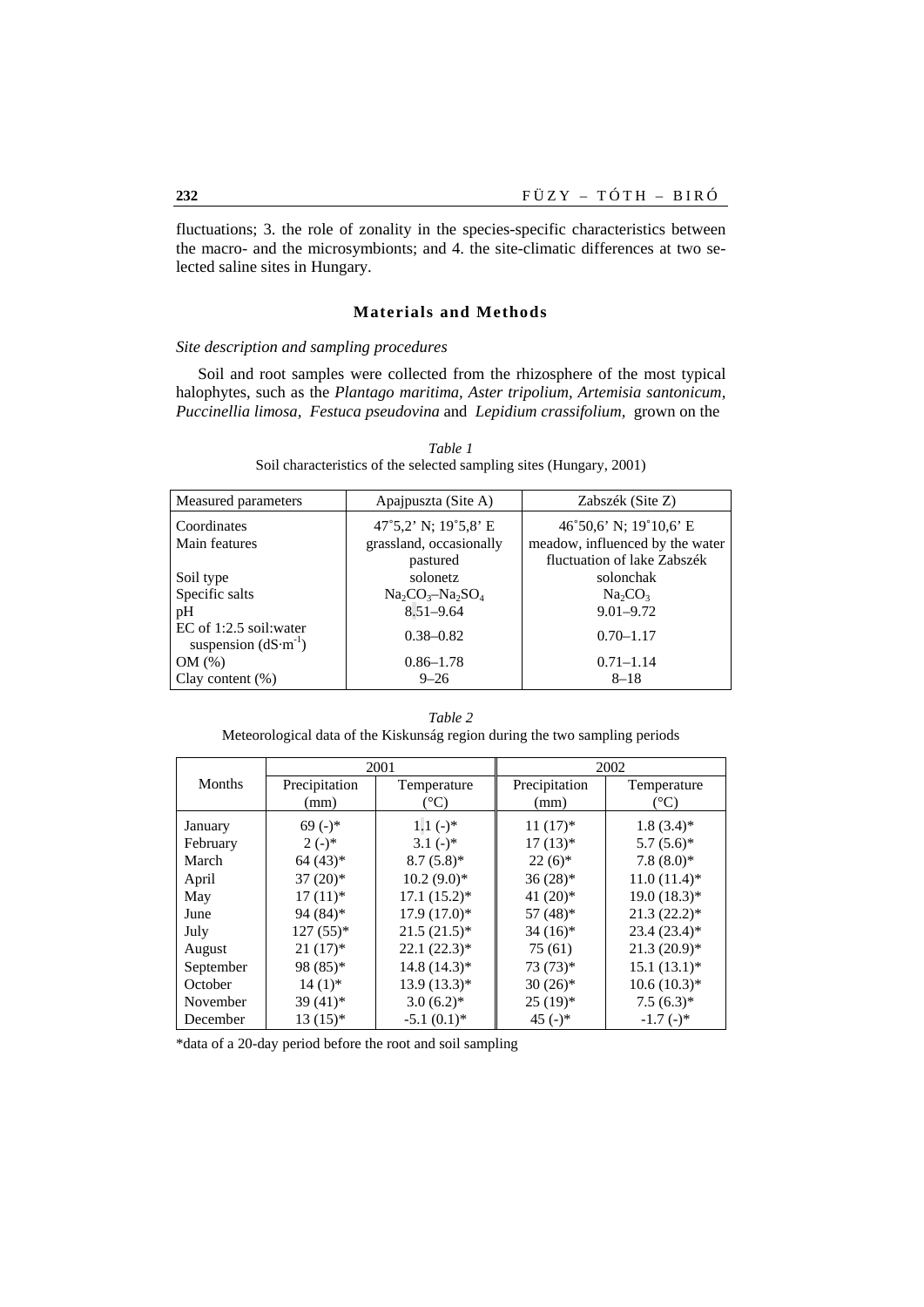saline soils of two characteristic sites (site A: Apajpuszta, site Z: Zabszék) in Hungary. The soil and root samples contained the rhizosphere of at least five plants grown on the same spot (the similar salt concentration was measured by a portable field conductometer).

The most important soil physical and chemical characteristics are given in Table 1. Data on the weather conditions, such as the temperature and the precipitation at the sampling sites for the two vegetation periods are summarized in Table 2.

#### *Soil and root analyses*

Samples of 1 g fresh lateral roots of the main halophytes were randomly removed, cleansed in tap water and stored in 70% alcohol before examining the AMF colonization. After storage root samples were cut to approximately 1 cm segments, boiled in a 15% KOH solution for 40 minutes, stained with aniline blue and fixed in 40% lactic acid, as it was suggested by PHILLIPS and HAYMAN (1970). After these procedures, the colonization characteristics were studied according to the five-class system of TROUVELOT et al. (1986). A 100 $\times$ , 200 $\times$  or 400 $\times$  magnification was used by an Olympus microscope to assess the accurate AMF structures in the root segments.

The presence and abundance of hyphae, vesicles and arbuscules were determined in 30 root segments for each sample. Frequency and intensity of mycorrhizal colonization (F%, M%) and the absolute and relative arbusculum richness (A%, a%) were estimated and calculated after the assessments.



*Fig. 1* 

Relative location of the 6 main halophyte species on the toposequence and the concomittant salt concentration (EC,  $dS·m^{-1}$ ) at the study areas (site A: Apajpuszta and site Z: Zabszék)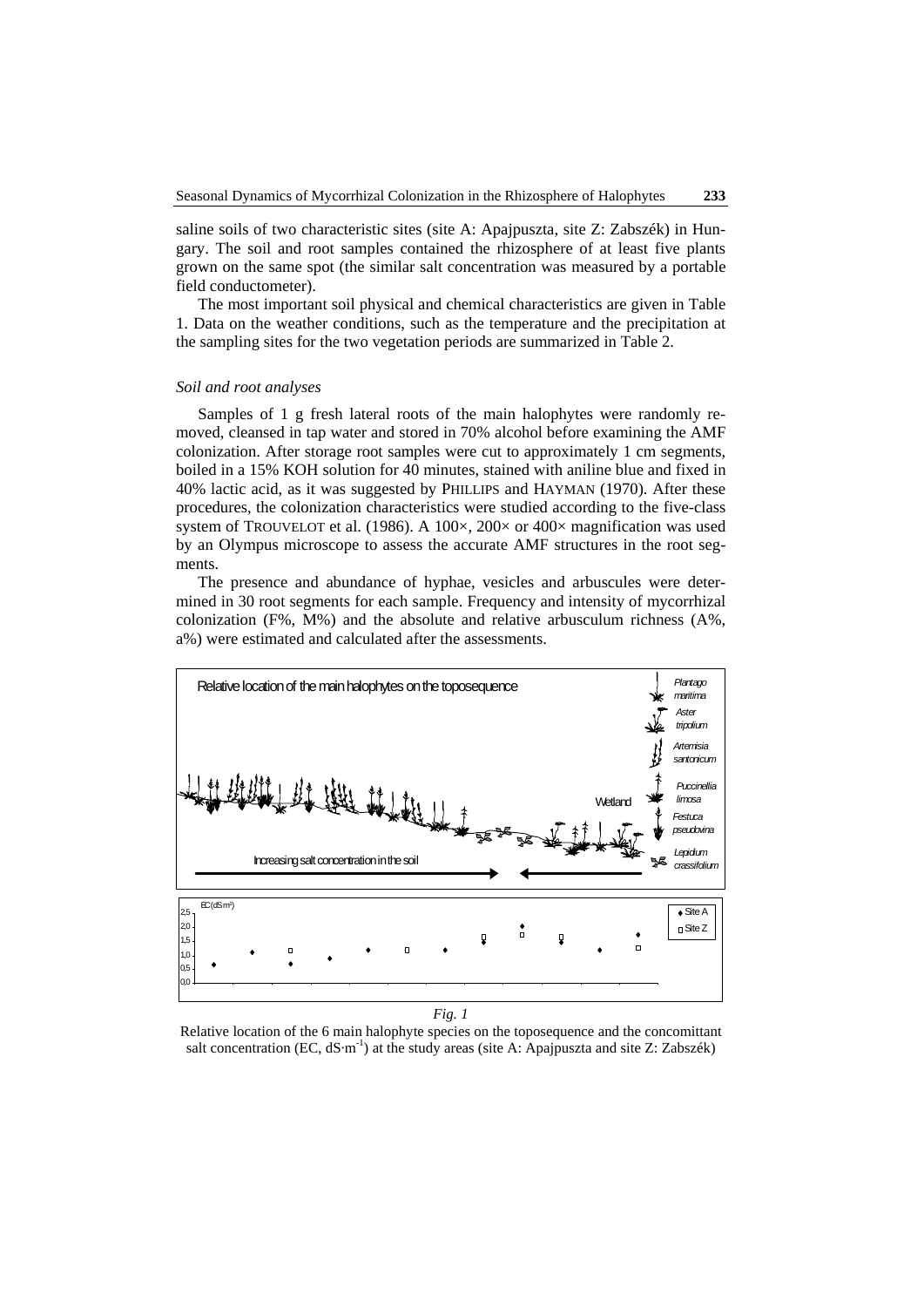*Statistical analyses. –* One-way variance analysis was performed to follow the seasonal changes. Results are shown in figures, including the least significant differences  $(LSD<sub>5%</sub>)$ 

#### **Results and Discussion**

#### *Host specificity in mycorrhizal colonization*

Fig. 1 shows the location of the investigated plant species along the toposequence in Apajpuszta. *Plantago maritima* is a common plant and can be found at all points of the toposequence, except in the bare spots. *Artemisia santonicum* and *Festuca pseudovina* originate from an association of the higher altitudes, while *Aster tripolium* and *Puccinellia limosa* are the dominant species in wetland elevation zones (the right side of Fig. 1). In the bare spots the only plant is the Brassicaceae *Lepidium crassifolium*.

The colonization values of the five investigated plant species are presented in Fig. 2. In the case of higher altitude with less salt in the soil more than half of the root system is colonized *(Plantago maritima, Artemisia santonicum* and *Festuca pseudovina)*, at lower altitude (5–20 cm lower) with more salt in the soil the colonization rate is lower, but remarkable *(Puccinellia limosa)*, or seasonally can be quite high *(Aster tripolium)*. During summer periods the symbiosis is detectable also on *Lepidium crassifolium*, which is generally known as a non-mycotrophic halophyte. Species specificity is recognizable in the mycorrhizal functioning of the selected investigated plants, as well. Arbusculum richness was especially high in the case of *Plantago maritima*, while it was almost zero for *Puccinellia limosa*. According to these results it can be stated that the colonization ratio of the arbuscular mycorrhizal fungi in the rhizosphere of the most dominant halophytes is greatly determined by a host-specificity, as it was also established by CARVALHO et al. (2001). In addition to these plant physiology driven properties, the physical and chemical characteristics of the saline soils and the weather conditions can dramatically affect the temporal and spatial variability of the host-mycorrhizal symbiosis, as shown in the following.

#### *Site variability of the mycorrhizal colonization*

Two characteristic saline sites were selected for the study. Site A (Apajpuszta) has meadow solonetz soil and is occasionally pastured by sheep. Site Z (Zabszék) has a solonchak soil in the vicinity of the Zabszék lake, and therefore, it has a periodic water flooding situation. The main soil characteristics of the sites are summarized in Table 1.

Fig. 3 shows the arbuscular mycorrhizal colonization parameters of two selected halophytes. Apparently a much higher mycorrhizal colonization (M%) occurred on both plant species at the Apaj study area. The intensity of mycorrhizal colonization at this site was between 40–100% and only 20–60% as an average at the Zabszék site on *Aster tripolium*. This plant had a higher value of arbusculum richness (A%)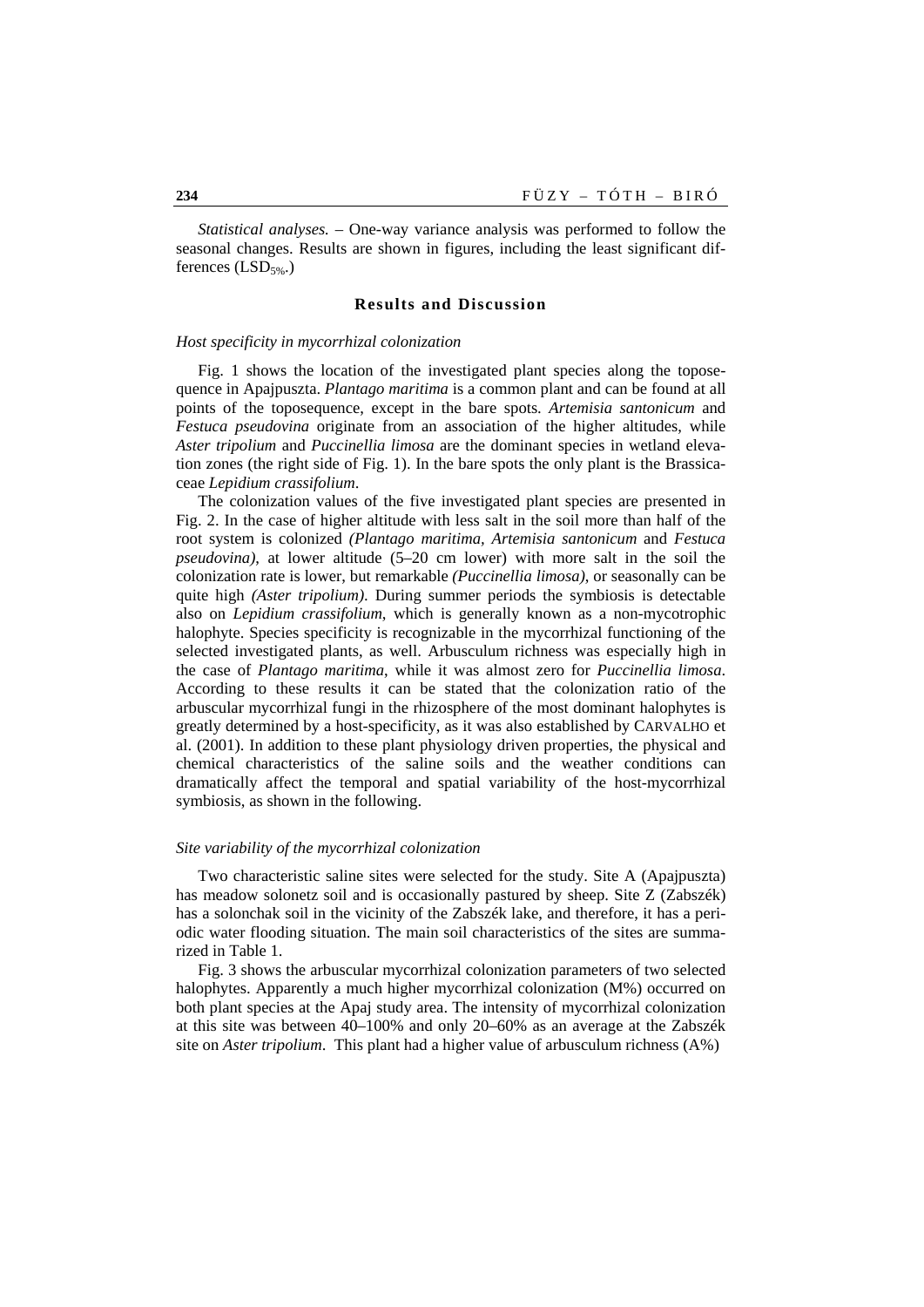

*Fig. 2* 

Mycorrhizal colonization of dominant halophytes at Site A (Apajpuszta) in 2001 from March to December. The whole column represents the colonization intensity (M%), the white part of the column stands for the arbusculated part of the root system  $(A\%)$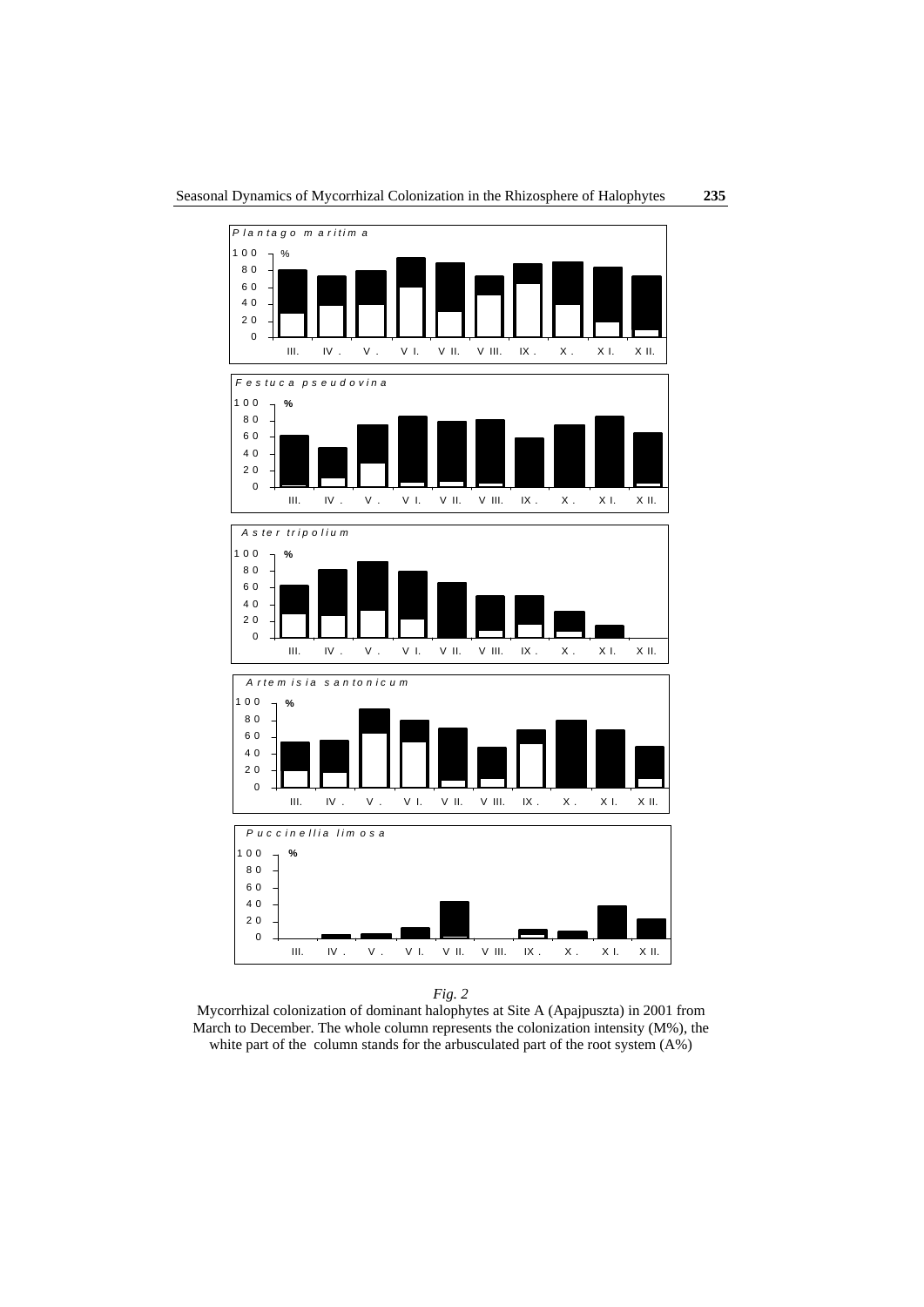

Mycorrhizal colonization of two selected halophytes at the two salt affected sites in 2002 from March to November. The whole column represents the colonization intensity (M%), the white part of the column stands for the arbusculated part of the root system (A%)

in comparison with the *Puccinellia limosa,* which had almost zero arbuscularity at both sites. A quite high A% value was recorded only in July on the *Aster tripolium* grown in the Zabszék area. This intensive colonization reflects an improved functioning of the AM fungi under the highly stressed environmental conditions (i.e. in summer), similarly to earlier findings (FÜZY et al., 2003; BIRÓ et al., 2000). At the Zabszék site the water content of the topsoil was found to be near zero, and the host plant, *Aster tripolium* has a greater inductive capacity for the symbiosis, to survive the natural stress conditions. In other periods of the year water fluctuation is intensive at this site, therefore the mycorrhizal colonization value rather depends on the soil's water content and the parallel severity of other environmental stresses (like high or low temperatures, salt content etc.) Such importance of the soil water conditions in the environment is already a well-known phenomenon (VARALLYAY, 1999). On the long-term, however, characteristic site-specificity can be recorded on saline soils, which can be reflected on the basis of the plant–microbe interactions, similarly to earlier findings on heavy metals (KÁDÁR et al., 2001).

#### *Temporal changes in mycorrhizal colonization*

Root samples of *Plantago maritima* were collected at four different points on the Apajpuszta site. It was possible, therefore to compare the colonization variability on the same host plant at a particular site during the vegetation period. Data presented on Fig. 4 show the mycorrhizal values from March 2001 to February 2002 with monthly frequency. An especially characteristic dynamism of the colonization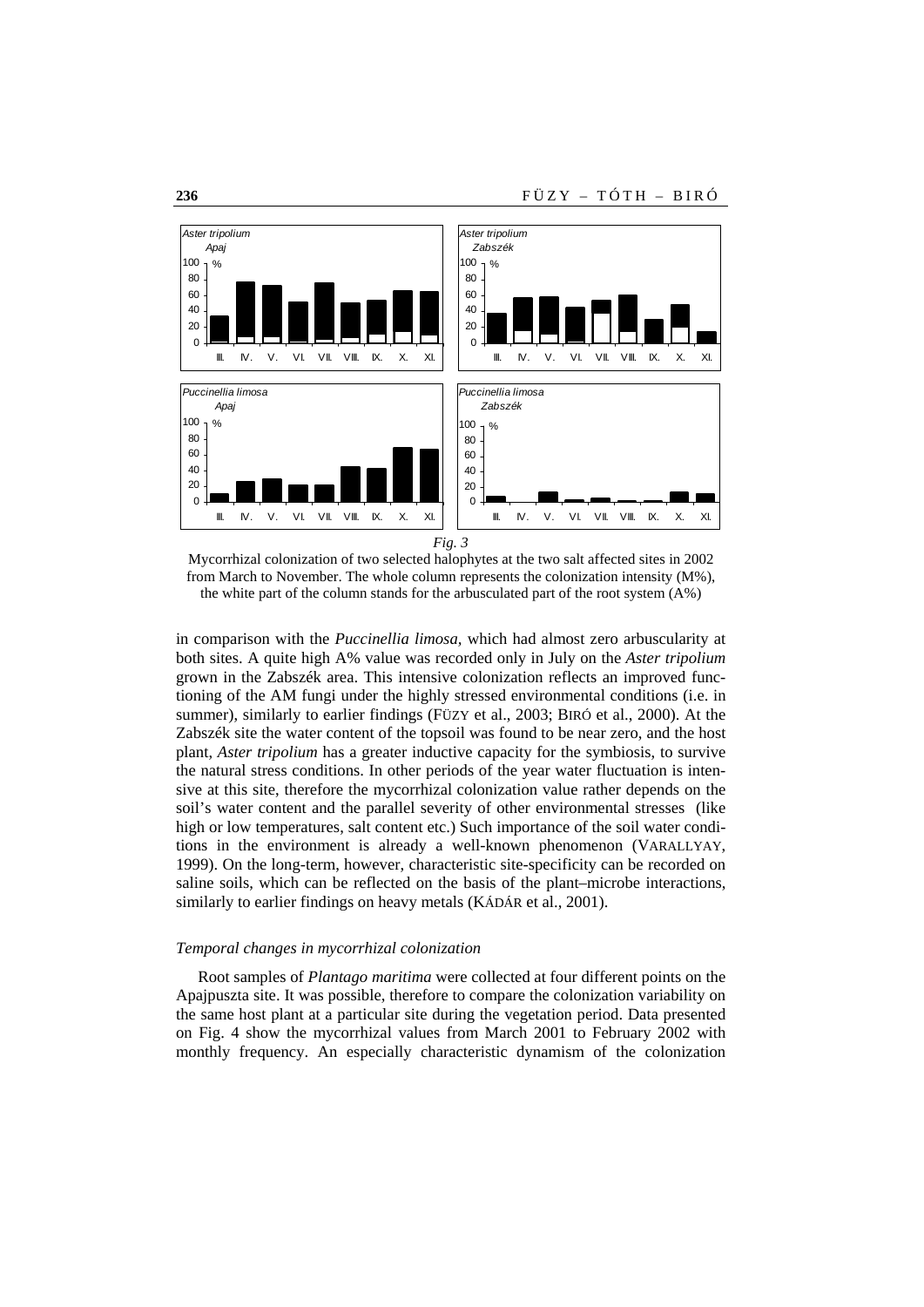pattern was found on the *Plantago maritima*, known to be a good-mycotroph plant species. Mycorrhizal colonization increased significantly during the spring period up to the early summer (to June). A concomitant decrease was observed, however, from June to July, and an enhanced mycorrhizal intensity (M%) was recorded be-



*Fig. 4* 

The mycorrhizal colonization of *Plantago maritima* at site A (Apajpuszta) in 2001 A. Mycorrhizal intensity (M%). B. Arbusculum richness (A%). The figures show the mean data and  $LSD<sub>5%</sub>$  values, as a result of one-way variance analysis

tween July and November. A similar tendency was also observed for the arbusculum richness (A%) values, with two characteristic maximum levels in May–June and August–September. The importance of the AM fungi in the nutrient supply is more pronounced in these periods, which may intensify the functioning of the microsymbiont partner.

The decrease in mycorrhizal colonization during the summer period is correlatable by the negative effect of high temperature and drought, which are known stressors in environmental studies (HILDEBRANDT et al., 2001; LANDWEHR et al., 2002). In those stressed soils the stress-buffering effect of the arbuscular mycorrhizal fungi can be developed (RUIZ-LOZANO et al., 1996; BIRÓ et al., 2005b). On a long-term level, however, the species diversity and the specific functioning of the fungi may also be reduced (HILDEBRANDT et al., 2001; LANDWEHR et al., 2002). According to this finding, it is assumed that the highly salt-tolerant *Glomus geosporum* is the main mycorrhiza type in saline soils that can be involved in the stress reduction of the most dominant halophytes, shown in this study.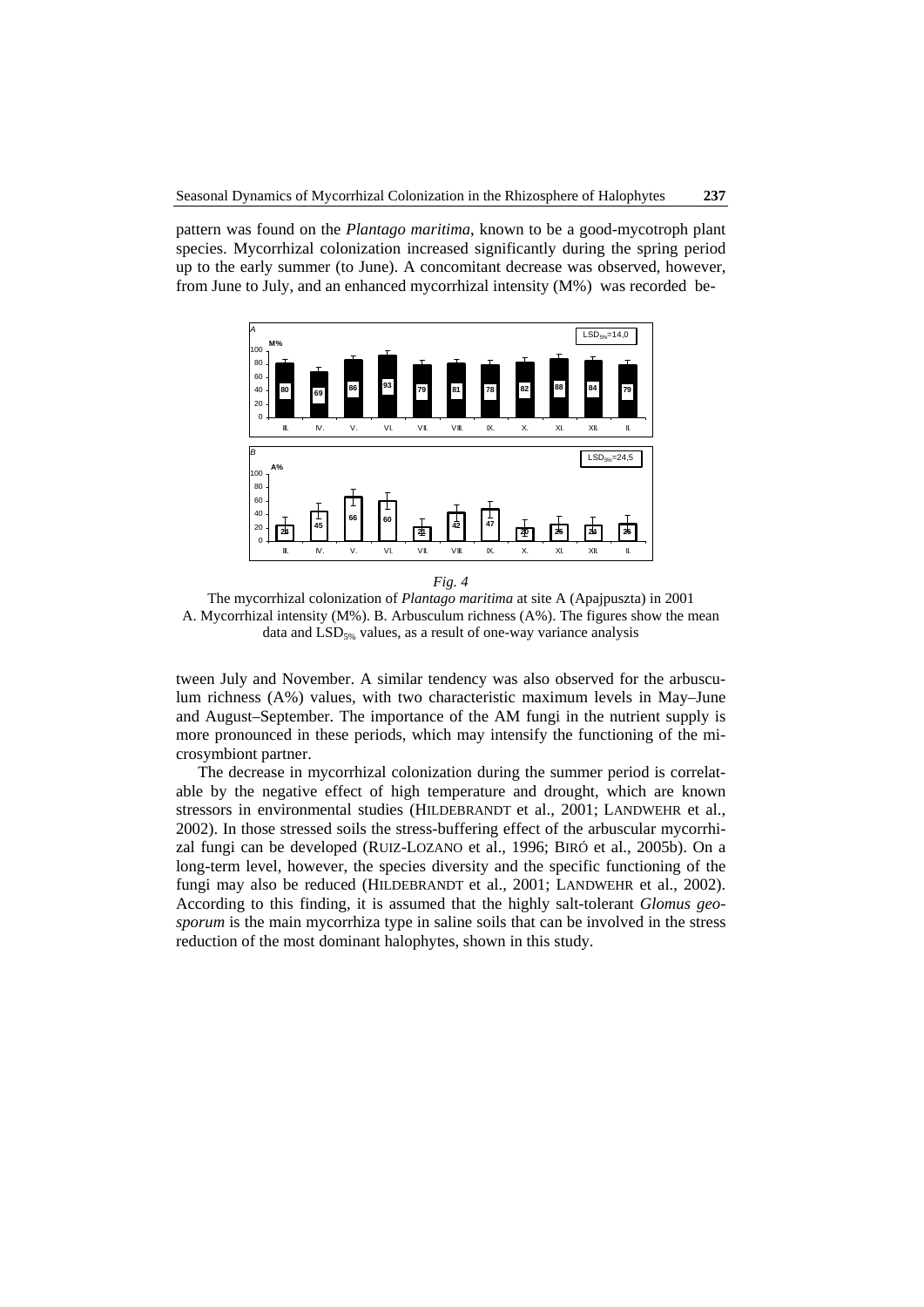### **Summary**

Dominant halophytes, such as *Plantago maritima, Aster tripolium, Artemisia santonicum, Puccinellia limosa, Festuca pseudovina* and *Lepidium crassifolium* were monitored for their colonization by arbuscular mycorrhizal fungi (AMF) for two vegetation periods, sampled by monthly frequency. Two saline sites (A: Apajpuszta and Z: Zabszék) were selected for the survey due to their similar physical and chemical soil characteristics (including the salt level and salt specific anions) and the distinct site use (pasturing or not) or water regime (as drought or temporally flooded at the vicinity of the Zabszék lake).

Colonization of arbuscular mycorrhizal fungi greatly depended on the plant species and their physiological status, such as the mycotroph or non-mycotroph character. In this respect the highest mycorrhizal intensity (M%) and arbusculum richness (A%) was found on the *Plantago maritima*, while *Puccinellia limosa* was the less dependent species on mycorrhiza fungi.

A characteristic seasonal dynamism was found at both saline sites, for all sampled halophytes. A maximum mycorrhizal colonization was recorded in late spring and early summer, when there was an increased plant-physiological initiative for the helpful symbiosis (i.e. intensive vegetative and/or generative phases of the hosts).

The rate of fungal intensity in the root system  $(M\%)$ , and especially the arbusculum richness (A%) on the other hand was found to be dependent on the site use and the water fluctuation in the soils. A more versatile dynamism of the mycorrhizal colonization was found therefore at the vicinity of the Zabszek lake with the permanent water fluctuations. Under more drought stressed conditions an increased mycorrhizal colonization and functioning (arbusculum richness) was found, generally preceeding the high environmental stress, which was deleterious for both symbiont partners. Such mycorrhizal dynamism in the rhizosphere, however, seems to be a common strategy between the hosts and the microsymbionts in the "struggle for life" process in the Hungarian steppe.

The present work was supported by the Hungarian National Scientific Research Fund (OTKA) (Grants T0 46610 and T 37731) and the EU Framework-5 MYCOREM project.

**Key words:** arbuscular mycorrhiza, halophytes, seasonal dynamism, drought stress, salt stress

### **References**

ALLEN, E. B. et al., 1998. Disturbance and seasonal dynamics of mycorrhizae in a tropical deciduous forest in Mexico. Biotropica. **30.** 261–274.

BIRÓ, B., 2001. Plants with symbiont strategies and their role in drought-tolerance along two climate-gradients in Hungary. In: Oecology in the  $21<sup>st</sup>$  Century. I. Case studies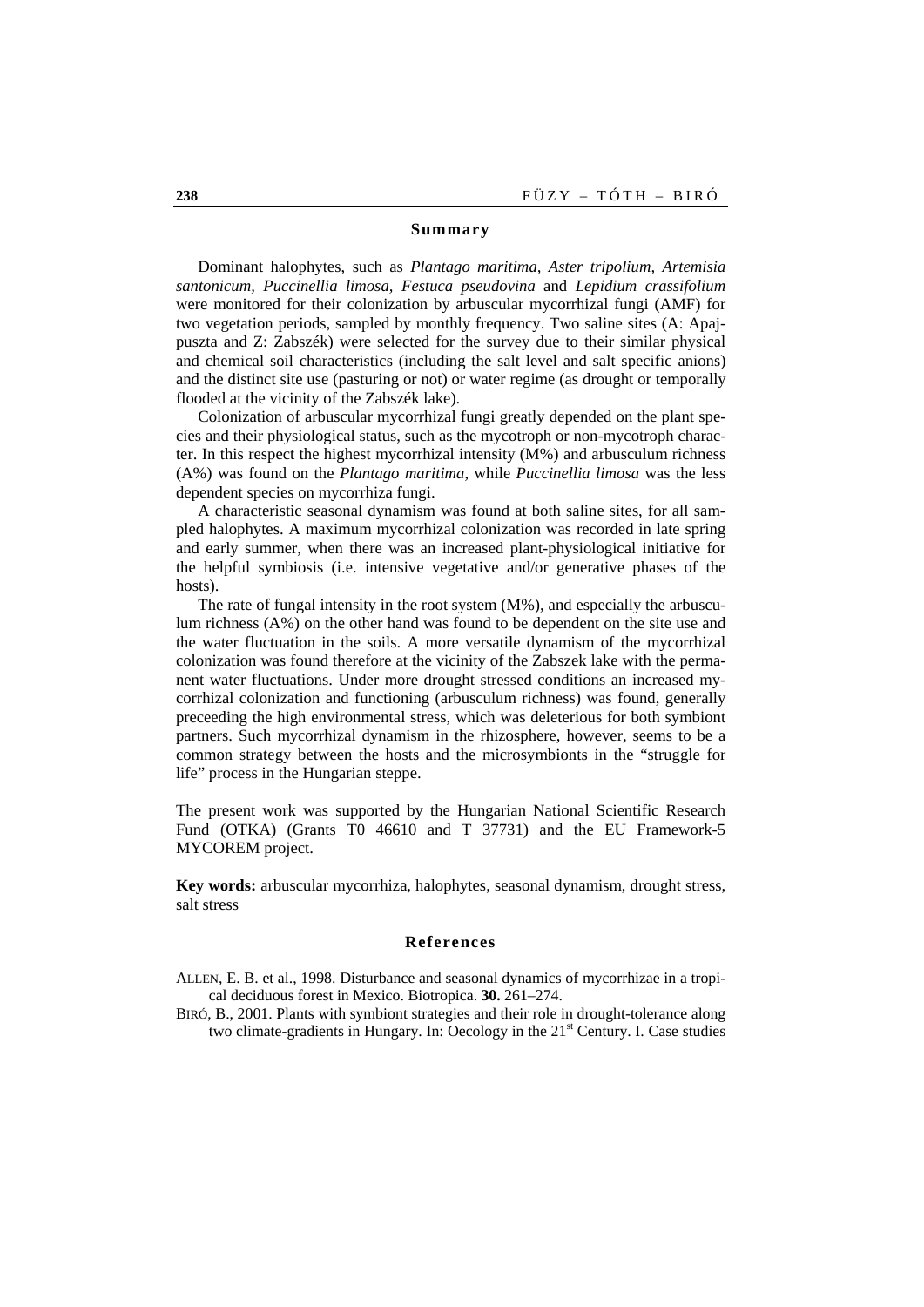(Eds: BORHIDI, A. & BOTTA-DUKÁT, Z.). (In Hungarian) 173–175. Hungarian Academy of Sciences. Budapest.

- BIRÓ, B., VILLÁNYI, I. & KÖVES-PÉCHY, K., 2002. Abundance and adaptation levels of some soil microbes in salt-affected soils. Agrokémia és Talajtan. **50.** 99–106.
- BIRÓ, B. et al., 2000. Interrelations between *Azospirillum* and *Rhizobium* nitrogen-fixers and arbuscular mycorrhizal fungi in the rhizosphere of alfalfa at sterile, AMF-free or normal soil conditions. Appl. Soil Ecol. **461.** 1–10.
- BIRÓ, B. et al., 2005a. Mycorrhizal functioning as part of the survival mechanisms of barley *(Hordeum vulgare* L.) at long-term heavy metal stress. Acta Biol. Szegediensis. **49.** 65–68.
- BIRÓ, B. et al., 2005b. Role of the beneficial microsymbionts on the plant fitness. In: Soil Biology. Vol. 7. Microbial Activity in the Rhizosphere. (Eds.: MUKERJI, K. G. et al.) 265–296. Springer Verlag. Berlin.
- BRAUNBERGER, P. G., ABBOTT, L. K. & ROBSON, A. D., 1997. Early vesiculararbuscular mycorrhizal colonisation in soil collected from an annual clover-based pasture in a Mediterranean environment: Soil temperature and the timing of autumn rains. Australian J. Agricult. Research. **48.** (1) 103–110.
- CANTRELL, I. C. & LINDERMAN, R. G., 2001. Preinoculation of lettuce and onion with VA mycorrhizal fungi reduces deleterious effects of soil salinity. Plant and Soil. **233.** (2) 269–281.
- CARVALHO, L. M., CACADOR, I. & MARTINS-LUCAO, M. A., 2001. Temporal and spatial variation of AM fungi in salt marsh plants of the Tagus estuary (Portugal). Mycorrhiza. **11.** 303–309.
- FÜZY, A., BIRÓ, B. & TÓTH, T., 2003. Plant–soil interactions and soil properties on some Hungarian saline soils. (In Hungarian) Természetvéd. Közl. **10.** 64–69.
- HILDEBRANDT, U. et al., 2001. Arbuscular mycorrhizal colonisation of halophytes in Central European salt marshes. Mycorrhiza. **10.** 175–183.
- HIRREL, M. C. & GERDEMANN, J. W., 1980. Improved growth of onion and bell pepper in saline soils by two vesicular–arbuscular mycorrhizal fungi. Soil Sci. Soc. Am. J. **44.** 654–656.
- KÁDÁR, I. et al., 2001. Effect of microelement loads on peas grown on calcareous chernozem soil. II. Element uptake, quality and root symbiosis. (In Hungarian) Agrokémia és Talajtan. **50.** 83–101.
- KÁTAI, J., 1994. The effect of different ways of nutrient supply on the soil microflora and activity. In: Soil, Plant and Environment Relationships. (Ed.: NAGY, J.) 210– 219. University Press. Debrecen.
- LANDWEHR, M. et al., 2002. The arbuscular mycorrhizal fungus *Glomus geosporum* in European saline, sodic and gypsum soils. Mycorrhiza. **12.** 199–211.
- MILLER, S. P., 1999. AM colonisation of semi-aquatic grasses along a wide hydrogeologic gradient. New Phytol. **145.** 145–155.
- PHILLIPS, J. M. & HAYMAN, D. S., 1970. Improved procedures for clearing roots and staining parasitic and VAM fungi for rapid assessment of infection. Trans. Br. Mycol. Soc. **55.** 158–161.
- RUIZ-LOZANO, J. M., AZCÓN, R. & GÓMEZ, M., 1996. Alleviation of salt-stress by AM *Glomus* species in *Lactuca sativa.* Physiol. Plantarum. **98.** 767–772.